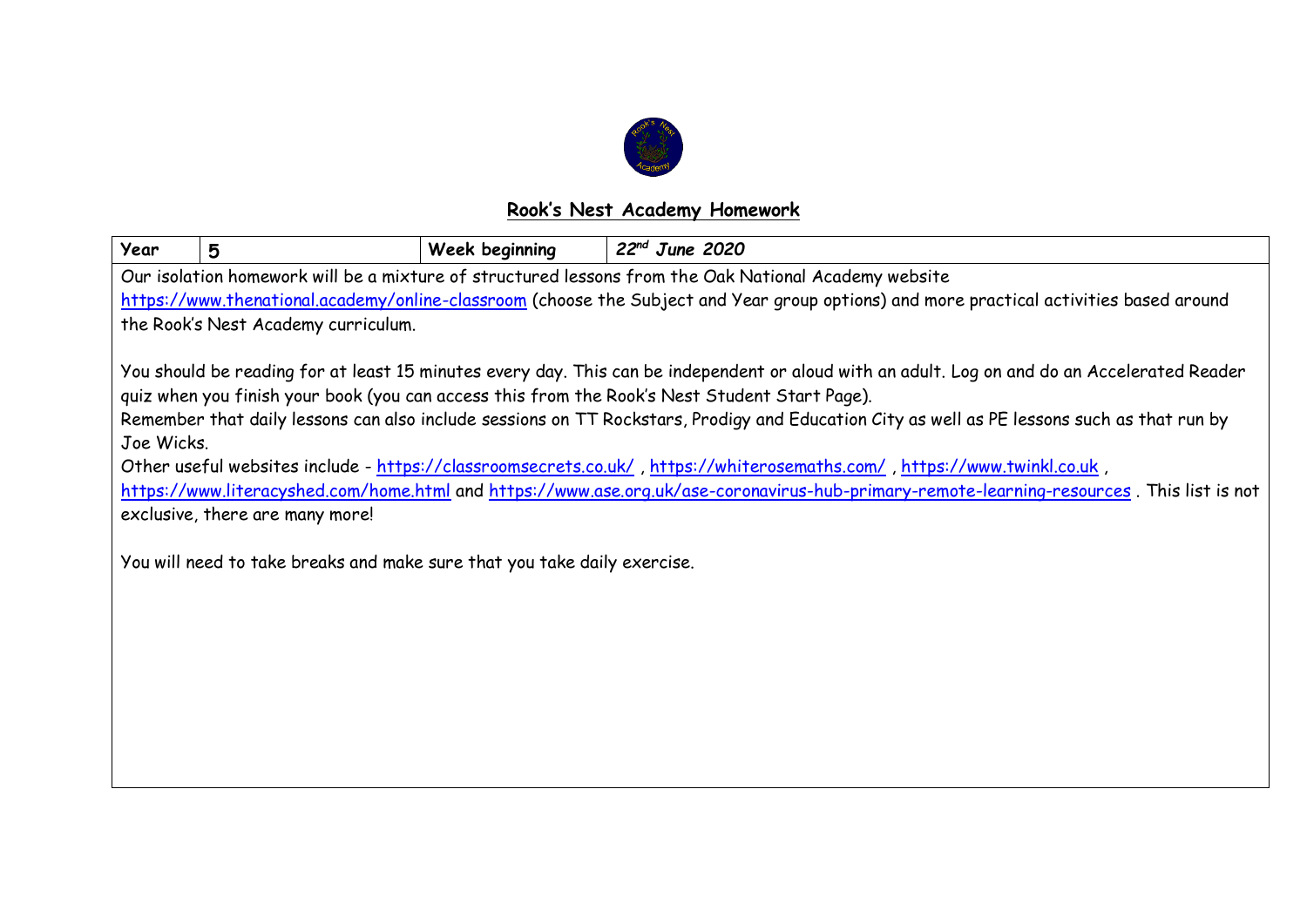|           | <b>English</b>         | <b>Mathematics</b>          | Foundation Subjects/Practical activity                                                                                                                                                     |
|-----------|------------------------|-----------------------------|--------------------------------------------------------------------------------------------------------------------------------------------------------------------------------------------|
| Monday    | https://classroom.then | https://classroom.thenation | Our topic for this half term is 'The Yorkshire Coast'.<br>Complete the following activities during the week.                                                                               |
|           | ational.academy/lesson | al.academy/lessons/decimal  |                                                                                                                                                                                            |
|           | s/to-use-key-features- | s-to-use-mental-            |                                                                                                                                                                                            |
|           | in-order-to-write-own- | multiplication-strategies   |                                                                                                                                                                                            |
|           | composition-57e5c1     |                             |                                                                                                                                                                                            |
| Tuesday   | https://classroom.then | https://classroom.thenation | 1. Blackpool is a seaside town located on the west coast of<br>England, where you can find Blackpool Tower and the Blackpool<br>Pleasure Beach. Click the link below for more information. |
|           | ational.academy/lesson | al.academy/lessons/decimal  |                                                                                                                                                                                            |
|           | s/reading-             | s-to-solve-and-represent-   |                                                                                                                                                                                            |
|           | comprehension-2        | decimal-problems            |                                                                                                                                                                                            |
|           |                        |                             | https://www.visitblackpool.com/things-to-do/attractions/                                                                                                                                   |
| Wednesday | https://classroom.then | https://classroom.thenation | Produce a descriptive piece of writing using your 5 senses of things you                                                                                                                   |
|           | ational.academy/lesson | al.academy/lessons/decimal  |                                                                                                                                                                                            |
|           | s/read-the-example-    | s-to-represent-two-digit-   |                                                                                                                                                                                            |
|           | and-identify-key-      | multiplication              | might see, hear and smell etc. You can also use this video to help you!                                                                                                                    |
|           | features-5e82c4        |                             |                                                                                                                                                                                            |
| Thursday  | https://classroom.then | https://classroom.thenation | https://www.youtube.com/watch?v=cjrQGbQpCBA                                                                                                                                                |
|           | ational.academy/lesson | al.academy/lessons/decimal  |                                                                                                                                                                                            |
|           | s/spag-focus-a37ad0    | s-to-solve-three-by-two-    | 2. Design your own coastal seaside. Give it a name! What                                                                                                                                   |
|           |                        | digit-multiplication        | attractions might you want to build to persuade people to come                                                                                                                             |
| Friday    | https://classroom.then | https://classroom.thenation | and visit your seaside? How will it be unique and stand out from<br>the others? You can even create a logo and banner for your<br>newly created seaside town!                              |
|           | ational.academy/lesson | al.academy/lessons/decimal  |                                                                                                                                                                                            |
|           | s/to-use-key-features- | s-to-solve-long-            |                                                                                                                                                                                            |
|           | in-order-to-write-own- | multiplication-problems     |                                                                                                                                                                                            |
|           | composition-57e5c1     |                             |                                                                                                                                                                                            |
|           |                        |                             | 3. Here are a few things you can find if you go rock pooling at the<br>seaside. (Scroll to the bottom of the page)                                                                         |
|           |                        |                             | Create your own image of a rock pool image using the animals<br>and plants shown in the image. Label your image and find at                                                                |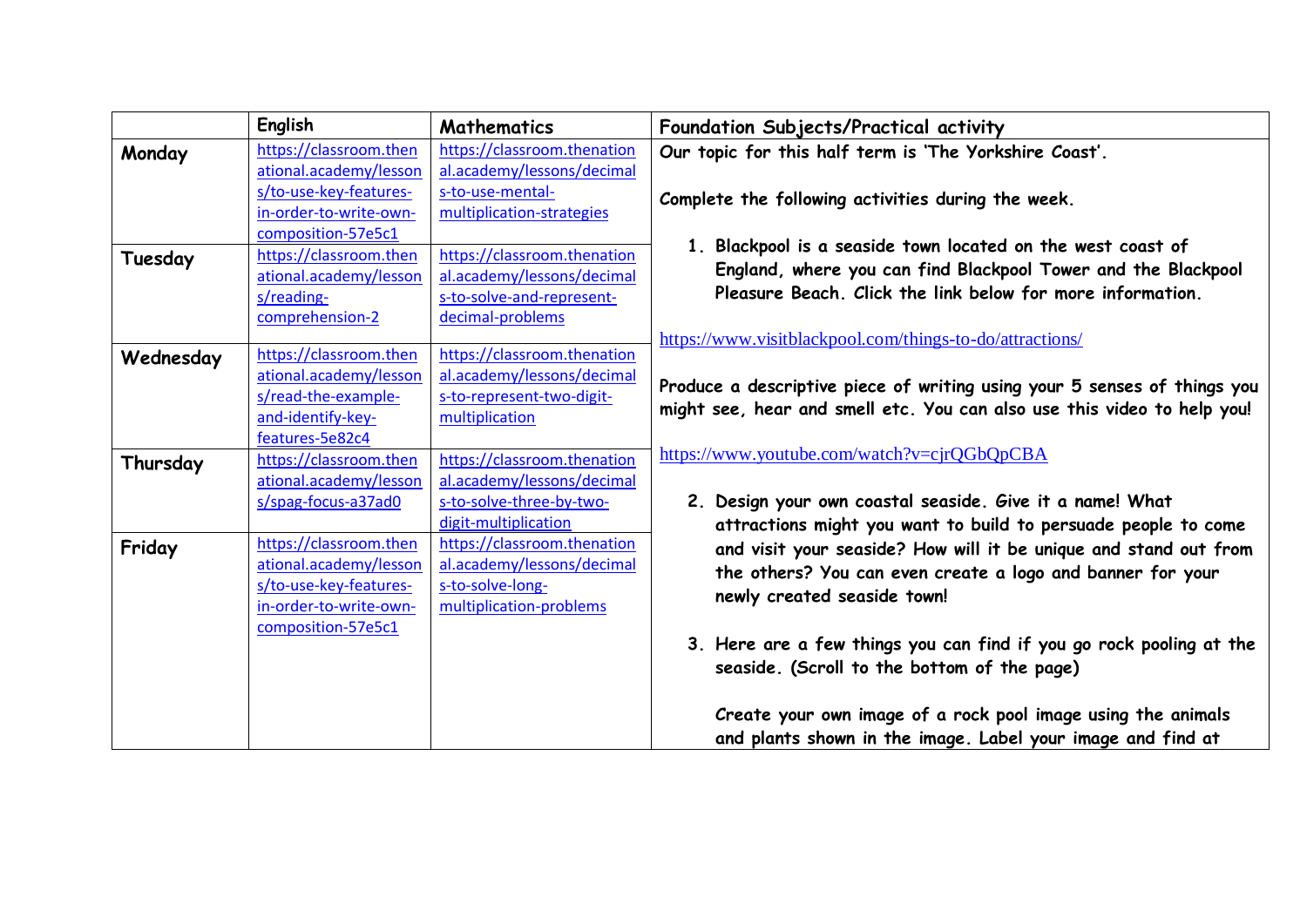| an idea. | least 1 fact for each one. Here are a few examples to give you                                                                                                                                                                                                                                                                                 |
|----------|------------------------------------------------------------------------------------------------------------------------------------------------------------------------------------------------------------------------------------------------------------------------------------------------------------------------------------------------|
| HBF en-  | https://www.google.com/search?q=rock+pool+drawing&safe=strict&rlz=1C1C<br>GBGB877GB877&tbm=isch&source=iu&ictx=1&fir=VUNv8Hx2PJ57WM%2<br>53A%252CGf8CV0slBXhU9M%252C_&vet=1&usg=AI4_-<br>$kS$ <sub>k</sub> $Q$ AjUlq0ru1PhDTwjrw4-<br>pakw&sa=X&ved=2ahUKEwjj1p2cxY3qAhXvXRUIHVazBbQQ9QEwAHoE<br>CAkQIw&biw=1242&bih=524#imgrc=VUNv8Hx2PJ57WM: |